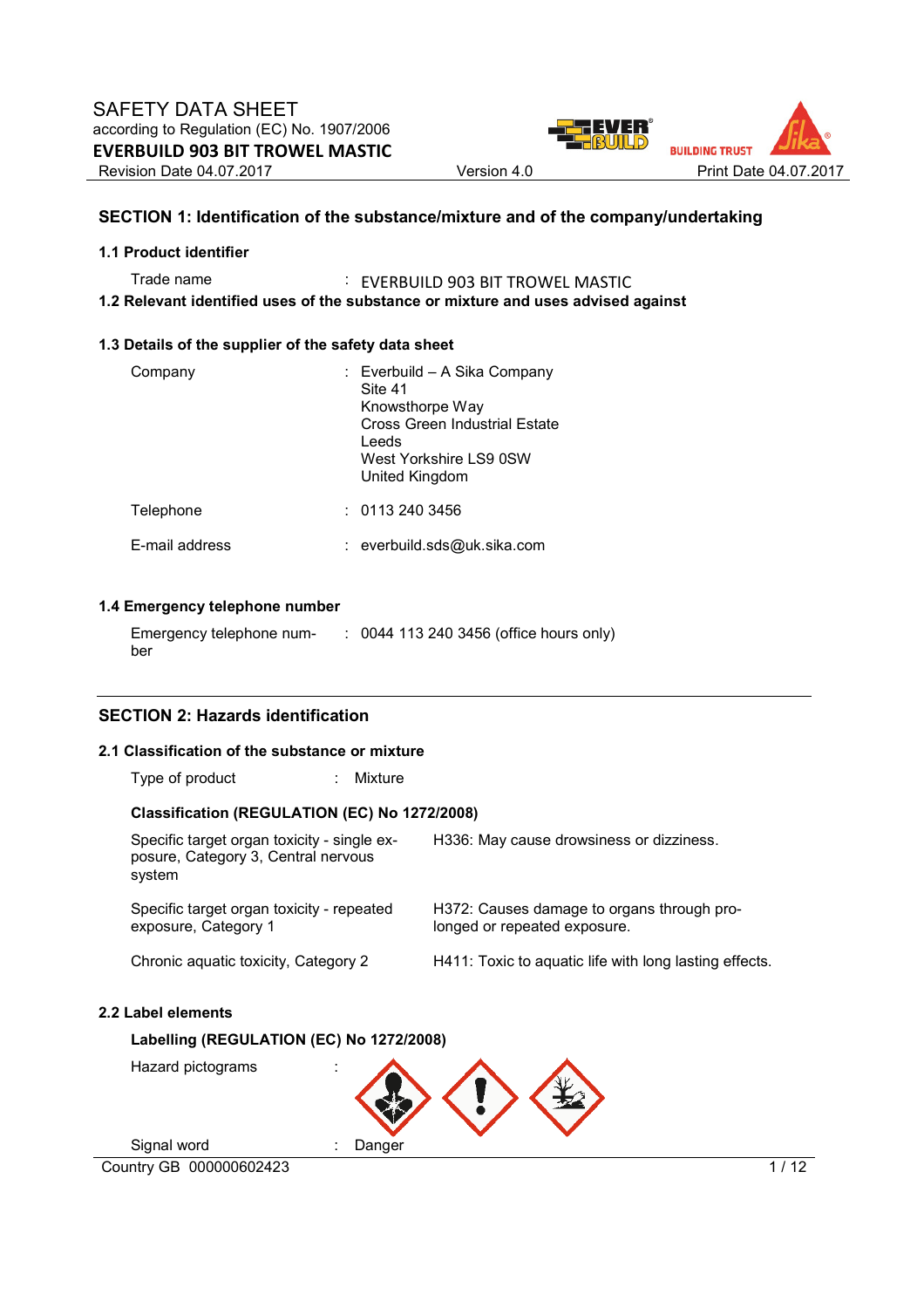



| H336<br>H372       | May cause drowsiness or dizziness.<br>Causes damage to organs through pro-<br>longed or repeated exposure. |
|--------------------|------------------------------------------------------------------------------------------------------------|
| H411               | Toxic to aquatic life with long lasting effects.                                                           |
| EUH066             | Repeated exposure may cause skin dry-<br>ness or cracking.                                                 |
| P <sub>101</sub>   | If medical advice is needed, have product<br>container or label at hand.                                   |
| P <sub>102</sub>   | Keep out of reach of children.                                                                             |
| <b>Prevention:</b> |                                                                                                            |
| P <sub>260</sub>   | Do not breathe dust/ fume/ gas/ mist/ va-<br>pours/ spray.                                                 |
| P271               | Use only outdoors or in a well-ventilated<br>area.                                                         |
| P280               | Wear protective gloves/ eye protection/ face<br>protection.                                                |
| Disposal:          |                                                                                                            |
| P <sub>501</sub>   | Dispose of contents/container in accord-<br>ance with local regulation.                                    |
|                    | t.                                                                                                         |

Hazardous components which must be listed on the label:<br>• 919-446-0 Hydrocarbons. C9-C12. n-alkanes

• 919-446-0 Hydrocarbons, C9-C12, n-alkanes, isoalkanes, cyclics, aromatics (2- 25%)

# **2.3 Other hazards**

This substance/mixture contains no components considered to be either persistent, bioaccumulative and toxic (PBT), or very persistent and very bioaccumulative (vPvB) at levels of 0.1% or higher.

# **SECTION 3: Composition/information on ingredients**

### **3.2 Mixtures**

#### **Hazardous components**

| Chemical name<br>CAS-No.<br>EC-No.<br><b>Registration number</b>                                                                                                      | Classification<br>(REGULATION (EC)<br>No 1272/2008)                                                        | Concentration<br>[%] |  |  |  |  |
|-----------------------------------------------------------------------------------------------------------------------------------------------------------------------|------------------------------------------------------------------------------------------------------------|----------------------|--|--|--|--|
| Hydrocarbons, C9-C12, n-alkanes, isoalkanes, cyclics,<br>aromatics (2-25%)<br>919-446-0<br>265-185-4<br>01-2119458049-33-XXXX [corresponding group CAS<br>64742-82-11 | Flam. Liq.3, H226<br>STOT SE3 H336<br>STOT RE1 H372<br>Asp. Tox.1, H304<br><b>Aquatic Chronic2</b><br>H411 | $>= 25 - 50$         |  |  |  |  |
| Substances with a workplace exposure limit :                                                                                                                          |                                                                                                            |                      |  |  |  |  |
| Limestone                                                                                                                                                             |                                                                                                            | $>= 25 - 50$         |  |  |  |  |
| 1317-65-3                                                                                                                                                             |                                                                                                            |                      |  |  |  |  |
| 215-279-6                                                                                                                                                             |                                                                                                            |                      |  |  |  |  |
| Contains:                                                                                                                                                             |                                                                                                            |                      |  |  |  |  |
| Country GB 000000602423<br>2 / 12                                                                                                                                     |                                                                                                            |                      |  |  |  |  |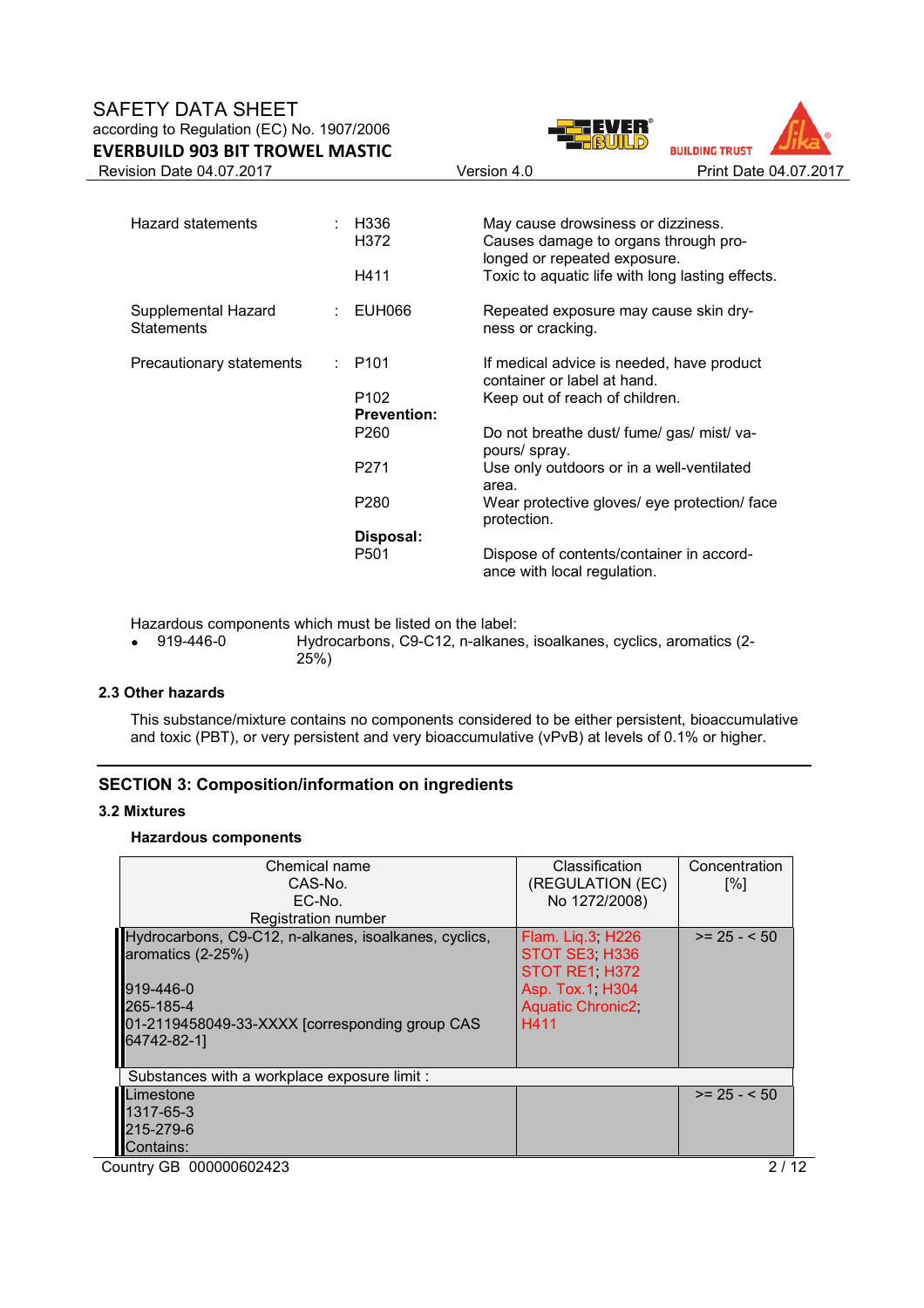



Quartz (SiO2) <5 $\mu$ m >= 0,1 % Asphalt

| Asphalt   |  | $>= 10 - 520$ |
|-----------|--|---------------|
| 8052-42-4 |  |               |
| 232-490-9 |  |               |
|           |  |               |
| Cellulose |  | $>= 5 - < 10$ |
| 9004-34-6 |  |               |
| 232-674-9 |  |               |
|           |  |               |

For the full text of the H-Statements mentioned in this Section, see Section 16.

# **SECTION 4: First aid measures**

### **4.1 Description of first aid measures**

| General advice          |   | : Move out of dangerous area.<br>Consult a physician.<br>Show this safety data sheet to the doctor in attendance.                                                                 |
|-------------------------|---|-----------------------------------------------------------------------------------------------------------------------------------------------------------------------------------|
| If inhaled              |   | : Move to fresh air.<br>Consult a physician after significant exposure.                                                                                                           |
| In case of skin contact |   | : Take off contaminated clothing and shoes immediately.<br>Wash off with soap and plenty of water.<br>If symptoms persist, call a physician.                                      |
| In case of eye contact  |   | : Remove contact lenses.<br>Keep eye wide open while rinsing.<br>If eye irritation persists, consult a specialist.                                                                |
| If swallowed            |   | : Do not induce vomiting without medical advice.<br>Rinse mouth with water.<br>Do not give milk or alcoholic beverages.<br>Never give anything by mouth to an unconscious person. |
|                         |   | 4.2 Most important symptoms and effects, both acute and delayed                                                                                                                   |
| Symptoms                |   | : Erythema<br>Loss of balance<br>Vertigo<br>See Section 11 for more detailed information on health effects<br>and symptoms.                                                       |
| <b>Risks</b>            |   | No known significant effects or hazards.                                                                                                                                          |
|                         |   | May cause drowsiness or dizziness.<br>Causes damage to organs through prolonged or repeated<br>exposure.<br>Repeated exposure may cause skin dryness or cracking.                 |
|                         |   | 4.3 Indication of any immediate medical attention and special treatment needed                                                                                                    |
| Treatment               | ÷ | Treat symptomatically.                                                                                                                                                            |
|                         |   |                                                                                                                                                                                   |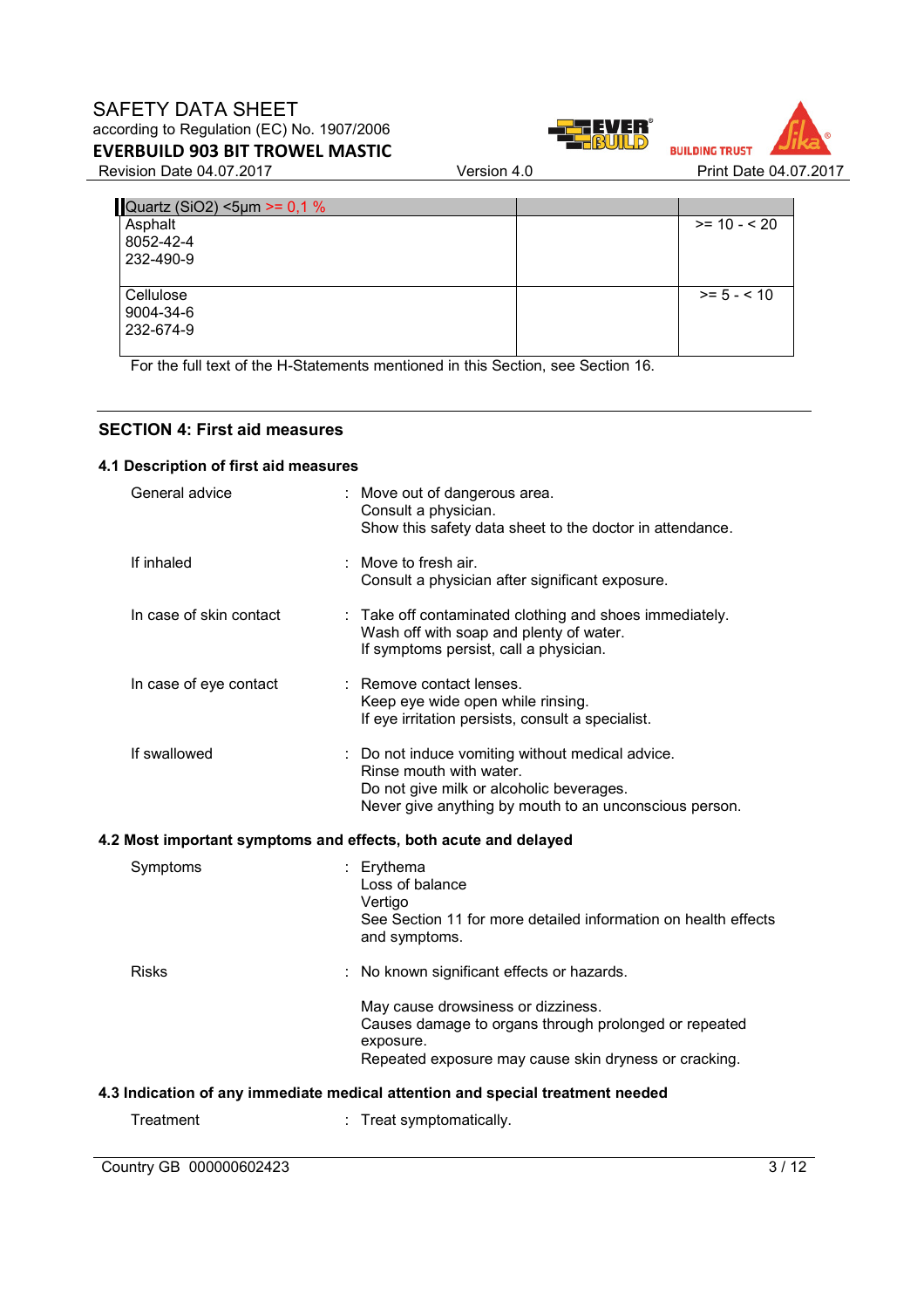

# **SECTION 5: Firefighting measures**

#### **5.1 Extinguishing media**

| Suitable extinguishing media                              |  | : Use extinguishing measures that are appropriate to local cir-<br>cumstances and the surrounding environment.                                                                                                                      |  |  |  |  |  |  |  |
|-----------------------------------------------------------|--|-------------------------------------------------------------------------------------------------------------------------------------------------------------------------------------------------------------------------------------|--|--|--|--|--|--|--|
| 5.2 Special hazards arising from the substance or mixture |  |                                                                                                                                                                                                                                     |  |  |  |  |  |  |  |
| Specific hazards during fire-<br>fighting                 |  | : Do not allow run-off from fire fighting to enter drains or water<br>courses.                                                                                                                                                      |  |  |  |  |  |  |  |
| ucts                                                      |  | Hazardous combustion prod- : No hazardous combustion products are known                                                                                                                                                             |  |  |  |  |  |  |  |
| 5.3 Advice for firefighters                               |  |                                                                                                                                                                                                                                     |  |  |  |  |  |  |  |
| for firefighters                                          |  | Special protective equipment : In the event of fire, wear self-contained breathing apparatus.                                                                                                                                       |  |  |  |  |  |  |  |
| Further information                                       |  | : Collect contaminated fire extinguishing water separately. This<br>must not be discharged into drains. Fire residues and contam-<br>inated fire extinguishing water must be disposed of in accord-<br>ance with local regulations. |  |  |  |  |  |  |  |

# **SECTION 6: Accidental release measures**

#### **6.1 Personal precautions, protective equipment and emergency procedures**

| Personal precautions | : Use personal protective equipment. |
|----------------------|--------------------------------------|
|                      | Deny access to unprotected persons.  |

#### **6.2 Environmental precautions**

| Environmental precautions | : Do not flush into surface water or sanitary sewer system.   |
|---------------------------|---------------------------------------------------------------|
|                           | If the product contaminates rivers and lakes or drains inform |
|                           | respective authorities.                                       |

#### **6.3 Methods and materials for containment and cleaning up**

Methods for cleaning up : Pick up and arrange disposal without creating dust. Keep in suitable, closed containers for disposal.

#### **6.4 Reference to other sections**

For personal protection see section 8.

### **SECTION 7: Handling and storage**

#### **7.1 Precautions for safe handling**

Country GB 000000602423 4/12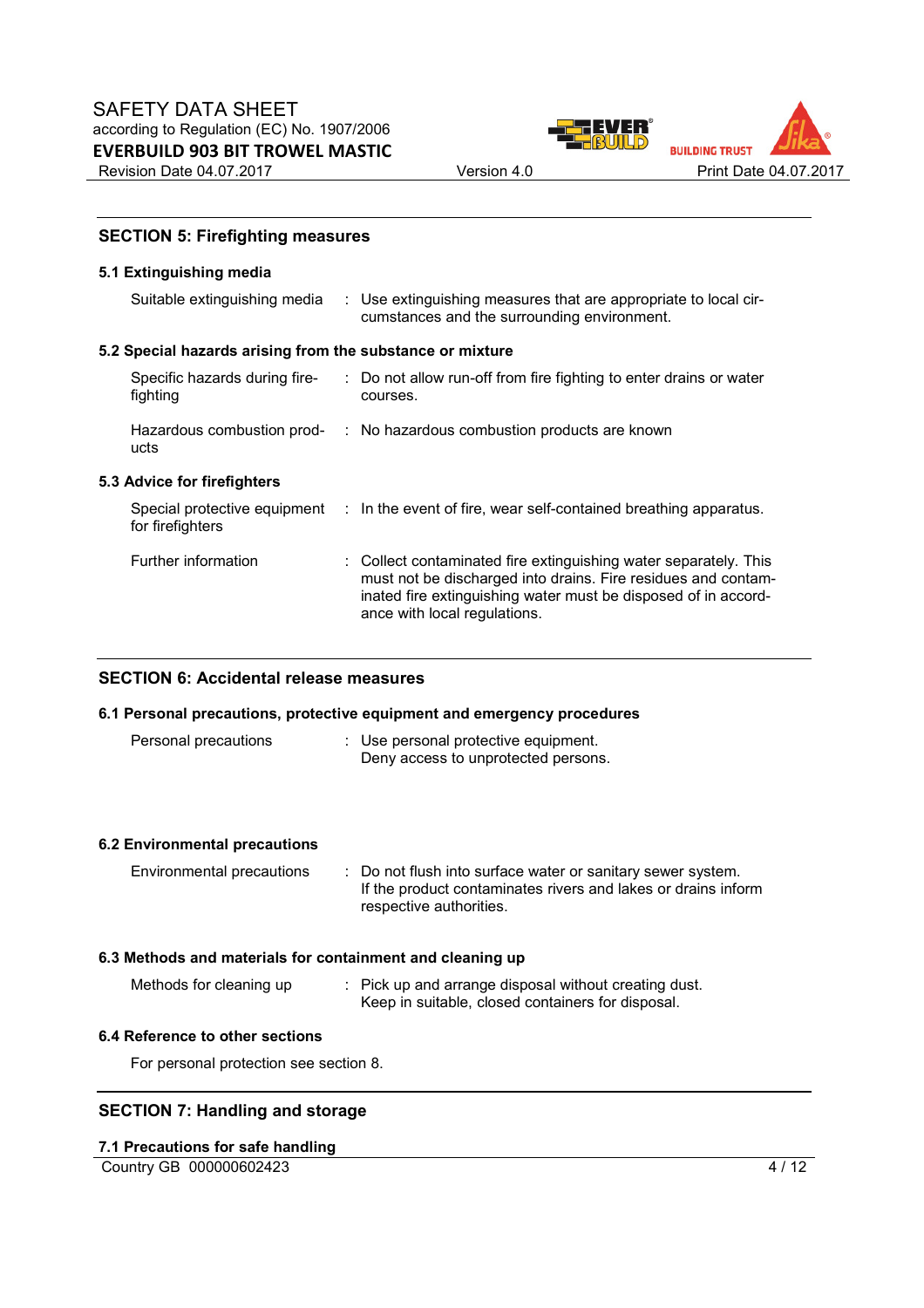



| Advice on safe handling                                          | : Avoid formation of respirable particles. Avoid exceeding the<br>given occupational exposure limits (see section 8). Do not get<br>in eyes, on skin, or on clothing. For personal protection see<br>section 8. Smoking, eating and drinking should be prohibited<br>in the application area. Take necessary action to avoid static<br>electricity discharge (which might cause ignition of organic<br>vapours). Follow standard hygiene measures when handling<br>chemical products |
|------------------------------------------------------------------|--------------------------------------------------------------------------------------------------------------------------------------------------------------------------------------------------------------------------------------------------------------------------------------------------------------------------------------------------------------------------------------------------------------------------------------------------------------------------------------|
| Advice on protection against<br>fire and explosion               | $\therefore$ Use explosion-proof equipment.                                                                                                                                                                                                                                                                                                                                                                                                                                          |
| Hygiene measures                                                 | : Handle in accordance with good industrial hygiene and safety<br>practice. When using do not eat or drink. When using do not<br>smoke. Wash hands before breaks and at the end of workday.                                                                                                                                                                                                                                                                                          |
| 7.2 Conditions for safe storage, including any incompatibilities |                                                                                                                                                                                                                                                                                                                                                                                                                                                                                      |
| Requirements for storage<br>areas and containers                 | : Keep container tightly closed in a dry and well-ventilated<br>place. Store in accordance with local regulations.                                                                                                                                                                                                                                                                                                                                                                   |
| Other data                                                       | : No decomposition if stored and applied as directed.                                                                                                                                                                                                                                                                                                                                                                                                                                |
| 7.3 Specific end use(s)                                          |                                                                                                                                                                                                                                                                                                                                                                                                                                                                                      |
| Specific use(s)                                                  | : No data available                                                                                                                                                                                                                                                                                                                                                                                                                                                                  |

# **SECTION 8: Exposure controls/personal protection**

# **8.1 Control parameters**

### **Components with workplace control parameters**

| Components | CAS-No.   | Value       | Control parame-     | Basis * |
|------------|-----------|-------------|---------------------|---------|
|            |           |             | ters <sup>*</sup>   |         |
| Limestone  | 1317-65-3 | <b>TWA</b>  | $10 \text{ mg/m}$   | GB EH40 |
|            |           | <b>TWA</b>  | $4$ mg/m $3$        | GB EH40 |
| Asphalt    | 8052-42-4 | <b>TWA</b>  | $5 \text{ mg/m}$    | GB EH40 |
|            |           | <b>STEL</b> | $10 \text{ mg/m}$   | GB EH40 |
| Cellulose  | 9004-34-6 | <b>TWA</b>  | $10 \text{ mg/m}$   | GB EH40 |
|            |           | <b>TWA</b>  | $4 \text{ ma/m}$ 3  | GB EH40 |
|            |           | <b>STEL</b> | $20 \text{ ma/m}$ 3 | GB EH40 |

# **8.2 Exposure controls**

### **Personal protective equipment**

Eye protection : Safety glasses with side-shields Eye wash bottle with pure water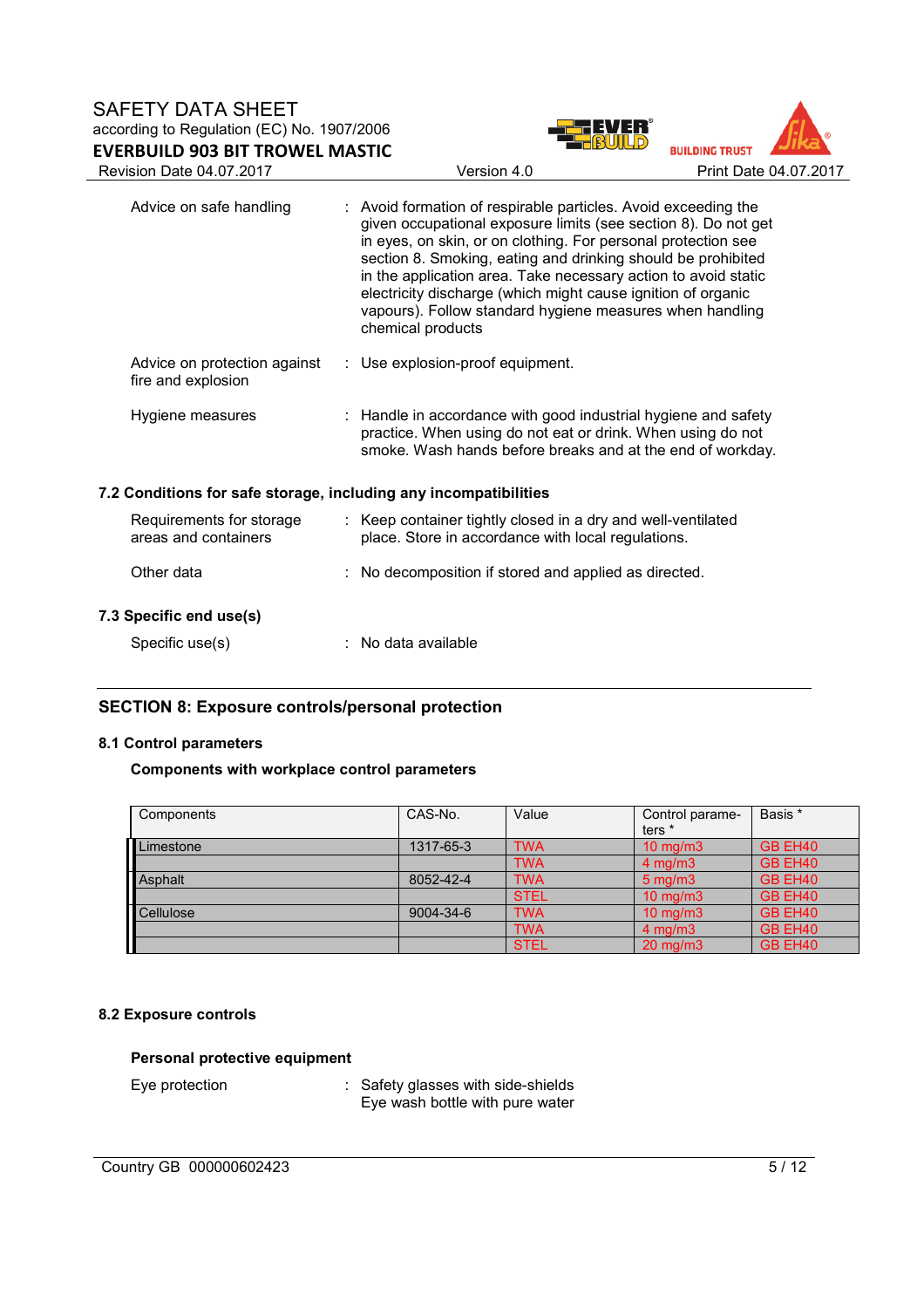



| Hand protection          | : Chemical-resistant, impervious gloves complying with an ap-<br>proved standard must be worn at all times when handling<br>chemical products. Reference number EN 374. Follow manu-<br>facturer specifications.                                                                                                                                                                                                                                                                                                                                                             |
|--------------------------|------------------------------------------------------------------------------------------------------------------------------------------------------------------------------------------------------------------------------------------------------------------------------------------------------------------------------------------------------------------------------------------------------------------------------------------------------------------------------------------------------------------------------------------------------------------------------|
|                          | Recommended: Butyl rubber/nitrile rubber gloves.<br>Contaminated gloves should be removed.                                                                                                                                                                                                                                                                                                                                                                                                                                                                                   |
| Skin and body protection | $\therefore$ Protective clothing (e.g. Safety shoes acc. to EN ISO 20345,<br>long-sleeved working clothing, long trousers). Rubber aprons<br>and protective boots are additionaly recommended for mixing<br>and stirring work.                                                                                                                                                                                                                                                                                                                                               |
| Respiratory protection   | : Respirator selection must be based on known or anticipated<br>exposure levels, the hazards of the product and the safe work-<br>ing limits of the selected respirator.<br>Ensure adequate ventilation. This can be achieved by local<br>exhaust extraction or by general ventilation. (EN 689 - Meth-<br>ods for determining inhalation exposure). This applies in par-<br>ticular to the mixing / stirring area. In case this is not sufficent<br>to keep the concentrations under the occupational exposure<br>limits then respiration protection measures must be used. |

#### **Environmental exposure controls**

General advice : Do not flush into surface water or sanitary sewer system. If the product contaminates rivers and lakes or drains inform respective authorities.

### **SECTION 9: Physical and chemical properties**

### **9.1 Information on basic physical and chemical properties**

| Appearance                                    | ÷             | fibres            |      |
|-----------------------------------------------|---------------|-------------------|------|
| Colour                                        | ÷             | black             |      |
| Odour                                         | ÷.            | hydrocarbon-like  |      |
| <b>Odour Threshold</b>                        | ÷.            | No data available |      |
| Flash point                                   |               | 38 °C             |      |
| Autoignition temperature                      | $\mathcal{L}$ | No data available |      |
| Decomposition temperature : No data available |               |                   |      |
| Lower explosion limit (Vol-%) : $0.6\%$ (V)   |               |                   |      |
| Upper explosion limit (Vol-%) : $6,5\%$ (V)   |               |                   |      |
| Country GB 000000602423                       |               |                   | 6/12 |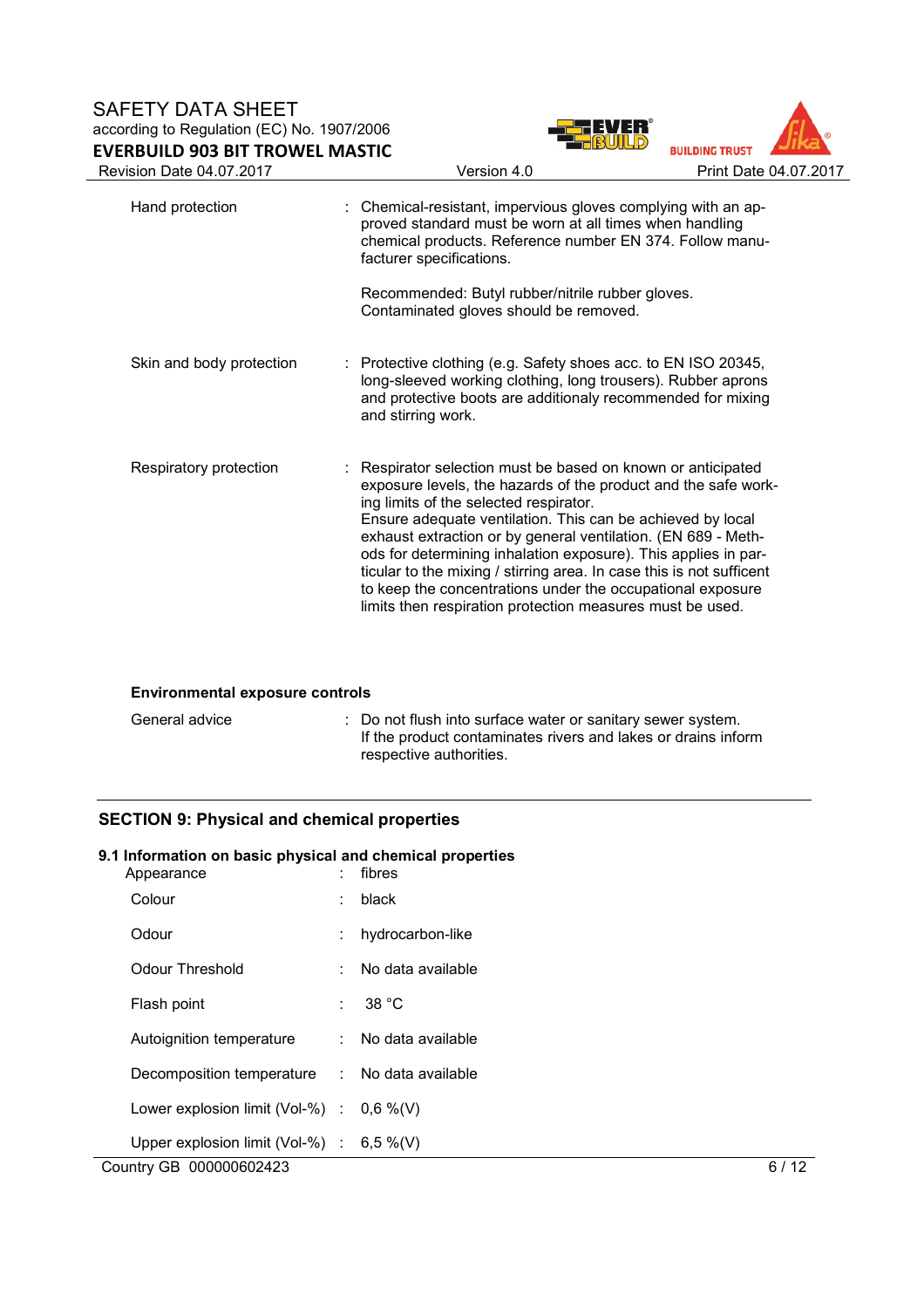Revision Date 04.07.2017 Version 4.0 Print Date 04.07.2017





| Flammability                               |    | No data available        |
|--------------------------------------------|----|--------------------------|
| <b>Explosive properties</b>                | ÷  | No data available        |
| Oxidizing properties                       | t  | No data available        |
| рH                                         | ÷  | No data available        |
| Melting point/range / Freez-<br>ing point  | t. | No data available        |
| Boiling point/boiling range                | t. | No data available        |
| Vapour pressure                            | t. | 3,9997 hPa               |
| Density                                    |    | 1,45 g/cm3<br>at 20 $°C$ |
| Water solubility                           | t  | insoluble                |
| Partition coefficient: n-<br>octanol/water |    | No data available        |
| Viscosity, dynamic                         | t  | No data available        |
| Viscosity, kinematic                       | t  | Not applicable           |
| Relative vapour density                    | t. | No data available        |
| Evaporation rate                           | ÷  | No data available        |
|                                            |    |                          |

# **9.2 Other information**

No data available

# **SECTION 10: Stability and reactivity**

#### **10.1 Reactivity**

No dangerous reaction known under conditions of normal use.

# **10.2 Chemical stability**

The product is chemically stable.

# **10.3 Possibility of hazardous reactions**

Hazardous reactions : Stable under recommended storage conditions.

## **10.4 Conditions to avoid**

| Conditions to avoid         |  | : No data available |
|-----------------------------|--|---------------------|
| 10.5 Incompatible materials |  |                     |

Materials to avoid : No data available

### **10.6 Hazardous decomposition products**

Country GB 000000602423 7/12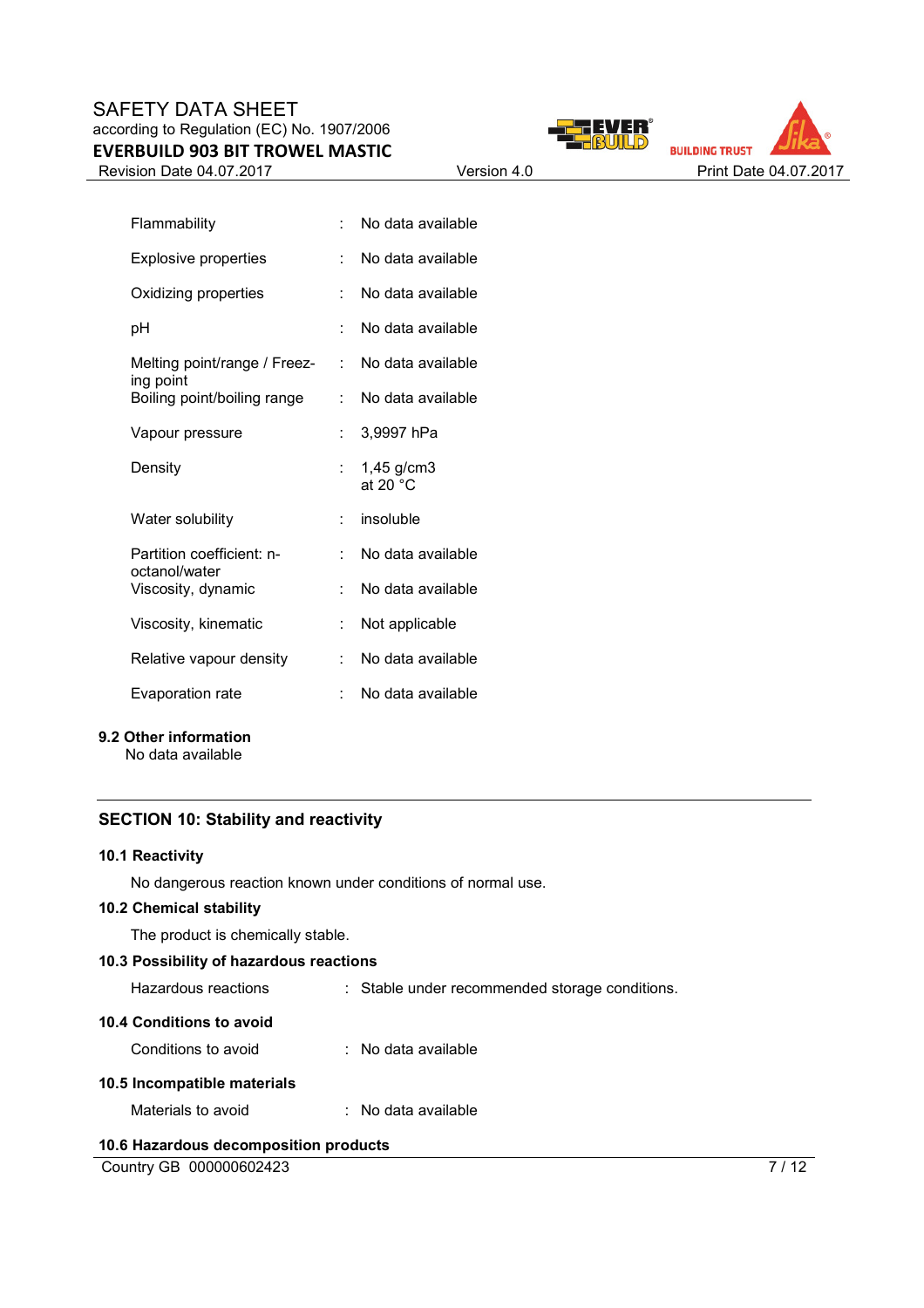

![](_page_7_Picture_2.jpeg)

Hazardous decomposition products

No decomposition if stored and applied as directed.

# **SECTION 11: Toxicological information**

# **11.1 Information on toxicological effects**

### **Acute toxicity**

Not classified based on available information.

### **Skin corrosion/irritation**

Repeated exposure may cause skin dryness or cracking.

:

### **Serious eye damage/eye irritation**

Not classified based on available information.

### **Respiratory or skin sensitisation**

Skin sensitisation: Not classified based on available information. Respiratory sensitisation: Not classified based on available information.

### **Germ cell mutagenicity**

Not classified based on available information.

### **Carcinogenicity**

Not classified based on available information.

#### **Reproductive toxicity**

Not classified based on available information.

### **STOT - single exposure**

May cause drowsiness or dizziness.

### **STOT - repeated exposure**

Causes damage to organs through prolonged or repeated exposure.

# **Aspiration toxicity**

Not classified based on available information.

# **SECTION 12: Ecological information**

### **12.1 Toxicity**

No data available

### **12.2 Persistence and degradability**

No data available

### **12.3 Bioaccumulative potential**

No data available

#### **12.4 Mobility in soil**

No data available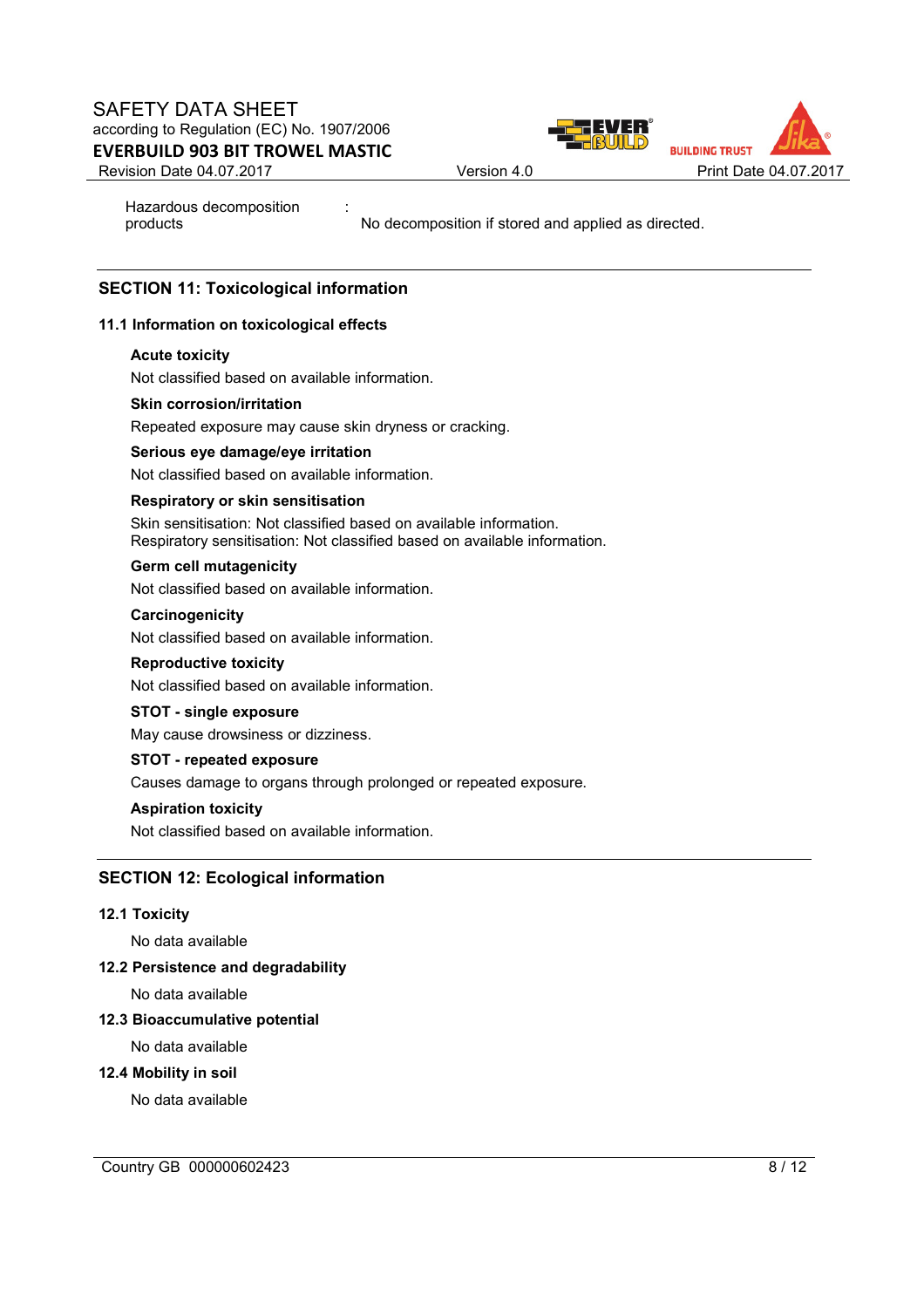![](_page_8_Picture_1.jpeg)

![](_page_8_Picture_2.jpeg)

### **12.5 Results of PBT and vPvB assessment**

# **Product:**

| Assessment                 | : This substance/mixture contains no components considered<br>to be either persistent, bioaccumulative and toxic (PBT), or<br>very persistent and very bioaccumulative (vPvB) at levels of<br>$0.1\%$ or higher. |
|----------------------------|------------------------------------------------------------------------------------------------------------------------------------------------------------------------------------------------------------------|
| 12.6 Other adverse effects |                                                                                                                                                                                                                  |

# **Product:**

| Additional ecological infor- | : An environmental hazard cannot be excluded in the event of |
|------------------------------|--------------------------------------------------------------|
| mation                       | unprofessional handling or disposal.                         |
|                              | Toxic to aquatic life with long lasting effects.             |

# **SECTION 13: Disposal considerations**

# **13.1 Waste treatment methods**

| Product                | : The generation of waste should be avoided or minimized<br>wherever possible.<br>Empty containers or liners may retain some product residues.<br>This material and its container must be disposed of in a safe<br>way.<br>Dispose of surplus and non-recyclable products via a licensed<br>waste disposal contractor.<br>Disposal of this product, solutions and any by-products should<br>at all times comply with the requirements of environmental<br>protection and waste disposal legislation and any regional<br>local authority requirements.<br>Avoid dispersal of spilled material and runoff and contact with<br>soil, waterways, drains and sewers. |
|------------------------|-----------------------------------------------------------------------------------------------------------------------------------------------------------------------------------------------------------------------------------------------------------------------------------------------------------------------------------------------------------------------------------------------------------------------------------------------------------------------------------------------------------------------------------------------------------------------------------------------------------------------------------------------------------------|
| Contaminated packaging | $: 150110*$ packaging containing residues of or contaminated<br>by dangerous substances                                                                                                                                                                                                                                                                                                                                                                                                                                                                                                                                                                         |

# **SECTION 14: Transport information**

| <b>ADR</b><br>14.1 UN number<br>14.2 UN proper shipping name<br>14.3 Transport hazard<br>class(es) | : 1133<br>$:$ ADHESIVES<br>: 3 |
|----------------------------------------------------------------------------------------------------|--------------------------------|
| 14.4 Packing group                                                                                 | : III                          |
| <b>Classification Code</b>                                                                         | : F1                           |
| Labels                                                                                             | $\therefore$ 3                 |
| Tunnel restriction code                                                                            | (D/E)                          |
| <b>14.5 Environmental hazards</b>                                                                  | ves                            |

Country GB 000000602423 9/12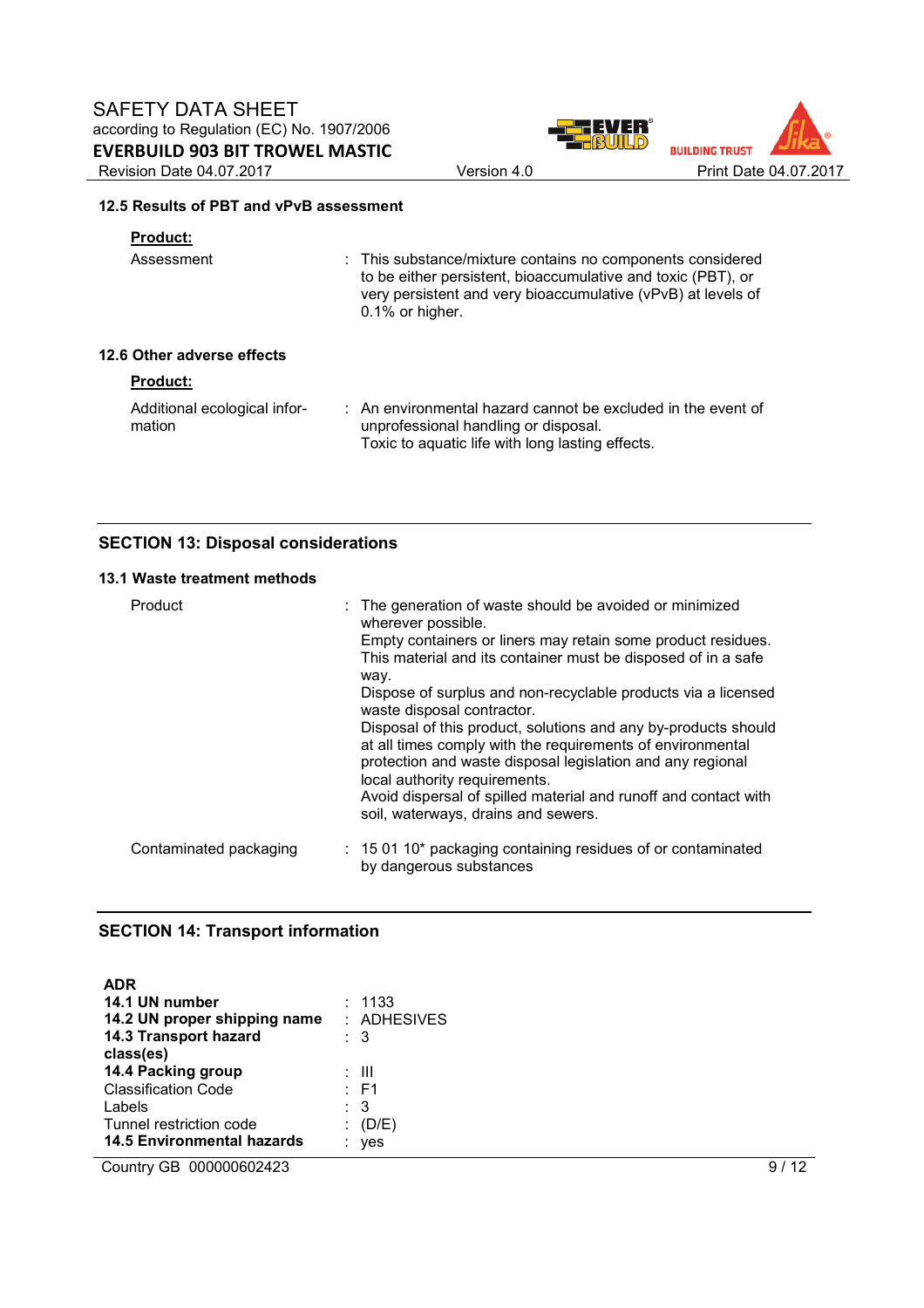Revision Date 04.07.2017 Version 4.0 Print Date 04.07.2017

![](_page_9_Picture_3.jpeg)

| <b>IATA</b><br>14.1 UN number<br>14.2 UN proper shipping name : Adhesives<br>14.3 Transport hazard<br>class(es) | : 1133<br>: 3       |
|-----------------------------------------------------------------------------------------------------------------|---------------------|
| 14.4 Packing group<br>Labels<br><b>14.5 Environmental hazards</b>                                               | : III<br>: 3<br>ves |
| <b>IMDG</b>                                                                                                     |                     |

| 14.1 UN number               | : 1133                |
|------------------------------|-----------------------|
| 14.2 UN proper shipping name | : ADHESIVES           |
|                              | (naphtha (petroleum)) |
| 14.3 Class                   | : 3                   |
| 14.4 Packing group           | : III                 |
| Labels                       | : 3                   |
| EmS Number 1                 | $E = FE$              |
| EmS Number 2                 | : S-D                 |
| 14.5 Marine pollutant        | yes                   |
|                              |                       |

### **14.6 Special precautions for user**

No data available

#### **14.7 Transport in bulk according to Annex II of Marpol and the IBC Code** Not applicable

### **SECTION 15: Regulatory information**

#### **15.1 Safety, health and environmental regulations/legislation specific for the substance or mixture**

| <b>Prohibition/Restriction</b><br>REACH - Restrictions on the manufacture, placing on<br>the market and use of certain dangerous substances,<br>preparations and articles (Annex XVII) |                                                                                                                                                                            |  | $:$ Not applicable                                              |
|----------------------------------------------------------------------------------------------------------------------------------------------------------------------------------------|----------------------------------------------------------------------------------------------------------------------------------------------------------------------------|--|-----------------------------------------------------------------|
| REACH - Candidate List of Substances of Very High<br>Concern for Authorisation (Article 59).                                                                                           |                                                                                                                                                                            |  | : None of the components are listed<br>$(=>0.1\%).$             |
| REACH - List of substances subject to authorisation<br>(Annex XIV)                                                                                                                     |                                                                                                                                                                            |  | $:$ Not applicable                                              |
| <b>REACH Information:</b>                                                                                                                                                              | All substances contained in our Products are<br>- preregistered or registered by us, and/or<br>- excluded from the regulation, and/or<br>- exempted from the registration. |  | - preregistered or registered by our upstream suppliers, and/or |

Seveso III: Directive 2012/18/EU of the European Parliament and of the Council on the control of major-accident hazards involving dangerous substances.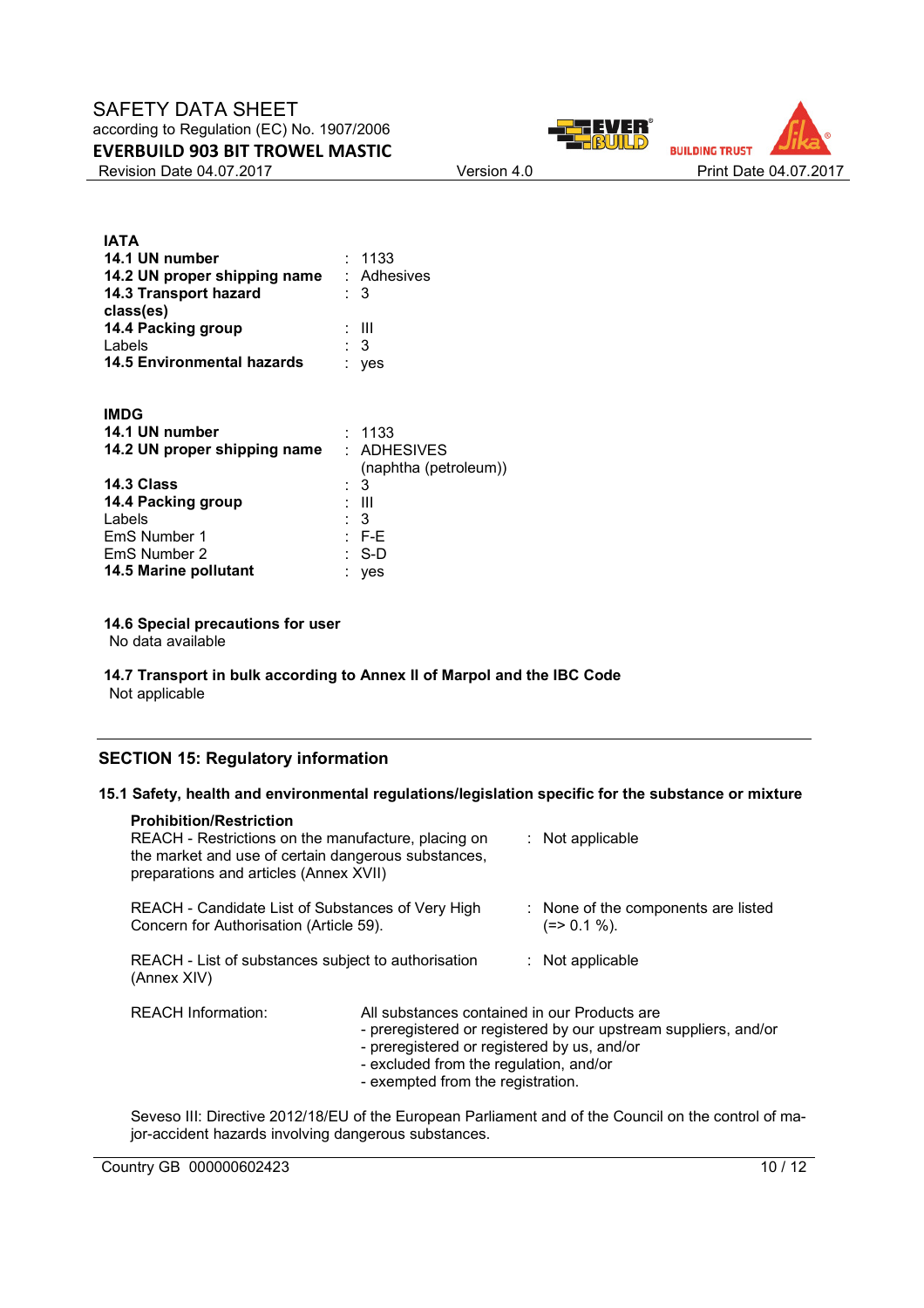![](_page_10_Picture_1.jpeg)

![](_page_10_Picture_2.jpeg)

If other regulatory information applies that is not already provided elsewhere in the Safety Data Sheet, then it is described in this subsection.

| Health, safety and environ-   | : Environmental Protection Act 1990 & Subsidiary Regulations |
|-------------------------------|--------------------------------------------------------------|
| mental regulation/legislation | Health and Safety at Work Act 1974 & Subsidiary Regulations  |
| specific for the substance or | Control of Substances Hazardous to Health Regulations        |
| mixture:                      | (COSHH)                                                      |
|                               | May be subject to the Control of Major Accident Hazards      |
|                               | Regulations (COMAH), and amendments.                         |

#### **15.2 Chemical safety assessment**

This product contains substances for which Chemical Safety Assessments are still required.

### **SECTION 16: Other information**

**Full text of H-Statements**  H226 Flammable liquid and vapour.<br>H304 **Flammable 19** May be fatal if swallowed and H304 May be fatal if swallowed and enters airways.<br>H336 May cause drowsiness or dizziness. H336 **May cause drowsiness or dizziness.**<br>H372 **H372** Causes damage to organs through power Causes damage to organs through prolonged or repeated exposure if inhaled. H411 Toxic to aquatic life with long lasting effects.

#### **Full text of other abbreviations**

| Aquatic Chronic | Chronic aquatic toxicity |
|-----------------|--------------------------|
| Asp. Tox.       | Aspiration hazard        |
| Flam. Liq.      | Flammable liquids        |

### Country GB 000000602423 11/12